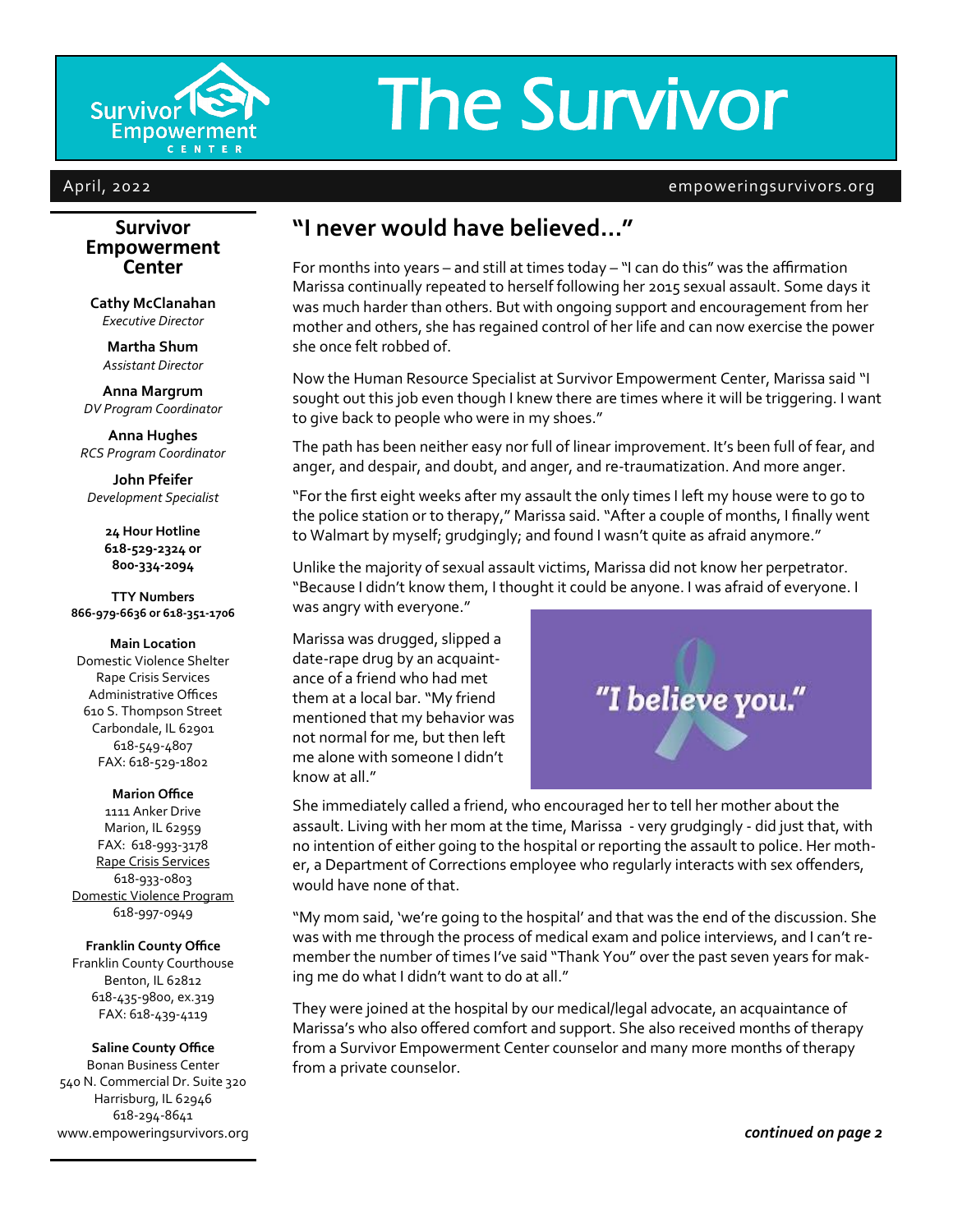#### **"I never would have believed …" from Page 1**

She still needs to return to her therapist at times. "I can be all right for a while," Marissa said, "and then something would happen and I'd have given back the steps I thought I had gained."

Marissa's case was one of few that actually resulted in an arrest. According to data from the National Crime Victimization Survey, out of each 1000 sexual assaults in this country, only 50 result in an arrest. Her case was one of the 50.

The legal process was also frustrating, filled with lapses in communication regarding a plea deal and broken promises and victim blaming from the State's Attorney office.

"My mom and Nancy Maxwell from Survivor Empowerment Center knew my rights and helped smooth my way through the process," Marissa said. "Nancy did her job," Marissa

said, "she advocated for me and insisted I be allowed to provide a Victim Impact Statement and had me request financial restitution for my medical and therapy costs."

"There are many times I wanted to throw in the towel," Marissa said, "to just give up."

"But I know now that there is a progression to getting better," she said, "and I realize that acceptance is an important part of the healing process."

And she believes that coming to work for Survivor Empowerment Center is an important part of that progression.

"Even now, it's not ever a case of rainbows and butterflies," Marissa said, "but in my darkest place I never would have believed I would have the life that I have today."

## *"In my darkest place, I never would have believed I would have the life that I have today."*



Visit one of our four Southern Illinois offices, view our survivor Clothesline Project, enjoy some snacks and interact with our staff and learn about our services.

Tuesday, April 12 11am-1pm Tuesday, April 19 11am - 1pm Friday, April 22 11am-1pm Tuesday, April 26 11am-1pm

540 N. Commercial Drive, Suite 320, Harrisburg 1111 Anker Drive, Marion (next to DMV) **Franklin County Courthouse, Benton** 610 S. Thompson Street, Carbondale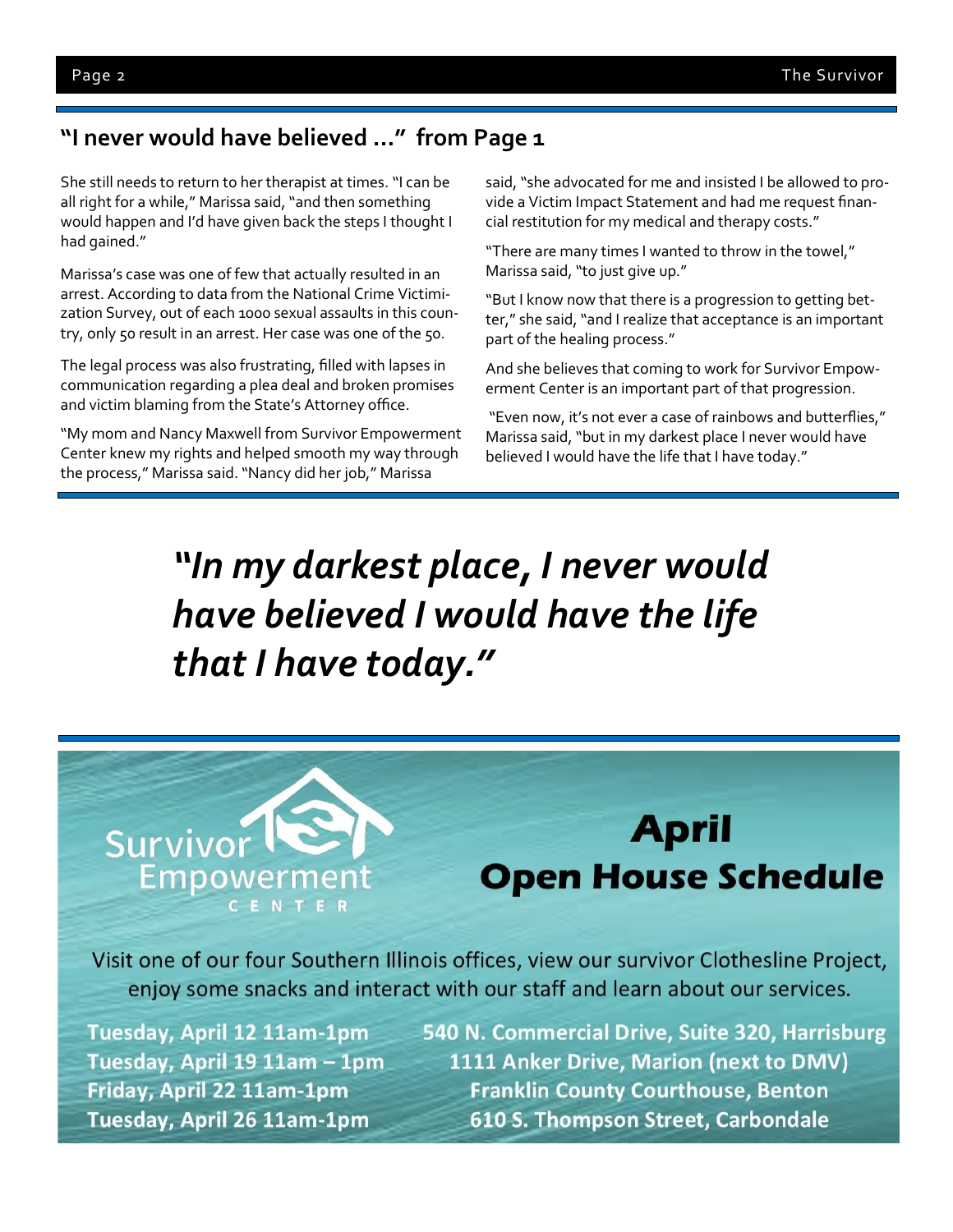#### **"I'm asking you to get angry…"**

I received a phone call last month from a woman who was angry. She was angry at the beginning of the call, consistently yet articulately communicated that anger during the majority of our 45-minute conversation, and was quite obviously still angry when she hung up.

She was not necessarily angry at me. Rather, she called partially to offer positive feedback on a column I wrote more than two years ago that included the following sentences:

"We've conveniently labeled Sexual Assault and Domestic Violence among 'women's issues' for decades. They are not. They are men's issues because it is predominantly men who are the perpetrators."

No. Her anger was raging because she saw precious little evidence that men were taking responsibility for their own actions, and plenty of evidence that society as a whole has created a litany of extenuating circumstances that condone men having sexual contact with a woman without consent.

If only she was wrong. If only she was merely deluded and hers was the only voice speaking out against the pervasiveness of rape culture.

She is not.

Chanel Miller, formerly referred to as Emily Doe and the victim of Stanford swimmer Brock Turner's 2015 rape, documents the ebb and flow of her own anger in the book "Know My Name", but succinctly expresses our pervasive attitude toward rape and rape survivors.

"You will find society asking you for the happy ending, saying come back when you're better, when what you say can make us feel good, when you have something more uplifting, affirming."

And to that statement I must admit that I am "Guilty as charged." In this, the tenth newsletter that I've created for us, I've sought out the uplifting and affirming, frequently progressing far too quickly through the pain and the anger in order to arrive at the "happy ending".

It's understandable. As a donor or other stakeholder with ties to Survivor Empowerment Center, you want to see that your contribution is making a positive difference. You want to read stories like the one in this edition about Marissa: about how she has overcome so much since her assault, and how she is now giving back to other survivors in part because of how we have helped and continue to help her.

But I do a disservice to our survivors, our organization and you as stakeholders when I rush to get through the pain and the anger.

In the introduction to her book "Asking For It", author Kate Harding implores the reader to do better.

"Picturing a female loved one enduring a violent crime may be a good way to work up anger against a hypothetical criminal, but it doesn't create genuine identification with and compassion for victims. In many cases, it will just send somebody off on a hero fantasy about beating the rotten hypothetical bastard up, or shooting him dead, before they've even had time to wonder how their wife, mother, daughter or sister is hypothetically feeling.

"With this book, I'm asking you to do better than that. I'm asking you to imagine it's you who was raped. And I'm asking you to get angry about it."

A month ago, I wondered why that woman on the other end of the phone was so angry.

Now I wonder why I was not.

*Column written by John Pfeifer*

KNOW MY NAME CHANEL MILLER

"Rape required inflicting harm on somebody. The moment I was violently dragged into his story, my story stopped. When I was finally out of his hands, or rather when his hands slipped out of me, I was released back into life. But it was during that brief passing over, that period when he took the reins, where I lost everything."

Chanel Miller, Stanford rape survivor